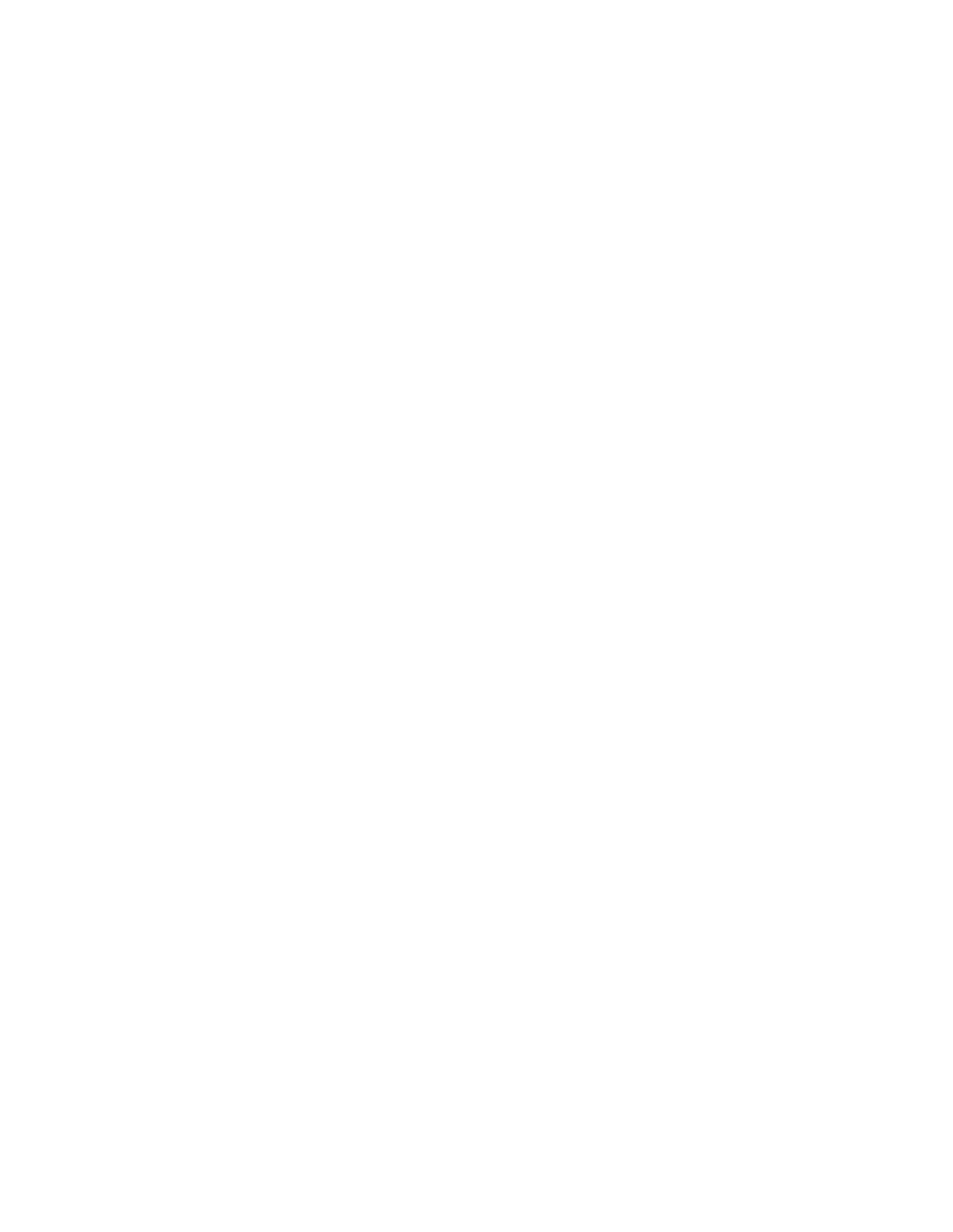#### **Table of Contents**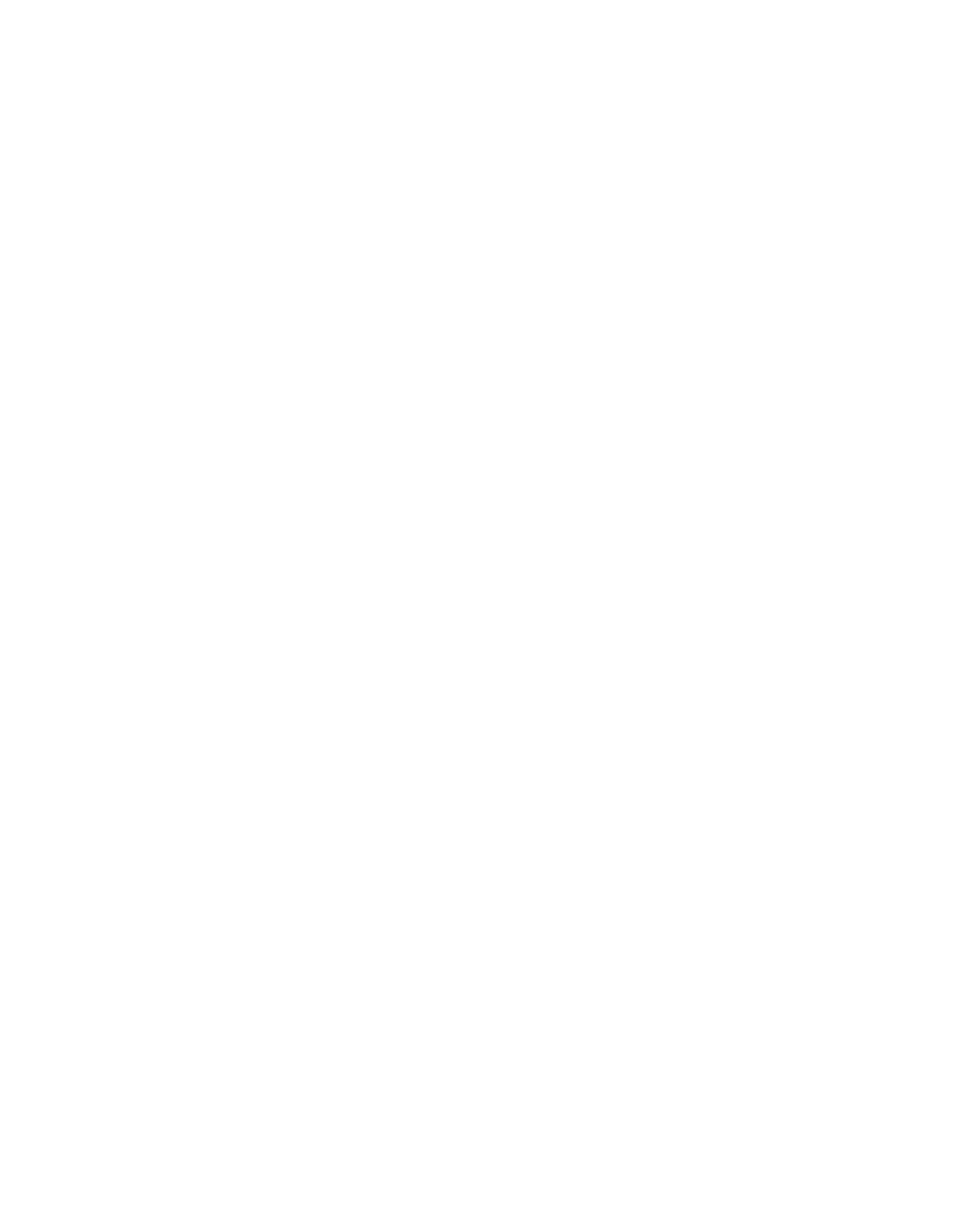## Welcome

*The Unitarian Universalist Congregation of Wilmington, NC (UUCWNC) is a vibrant and welcoming community of faith. We support each other as we pursue our spiritual journeys, make new social connections, and work to create a more just world.* 

This resource handbook provides you with a quick guide to all of the activities, committees and teams that make up UUCWNC. Use it to identify the activities that you would enjoy and that are closely aligned to your interests and skills.

The first section is titled **Connect** and it lists all of the activities within our congregation that everyone is welcome to join.

The nextsections are titled **Serve Our Congregation** and **Serve Our Community***.* They list the committees and groups or teams that you may join to serve within the congregation or outside the congregation. They require a commitment of time and skills.

These sections include a brief description of what each team does, how many members are involved, how long they serve, and how they are nominated. Contact information is also provided so that you can easily explore your options.

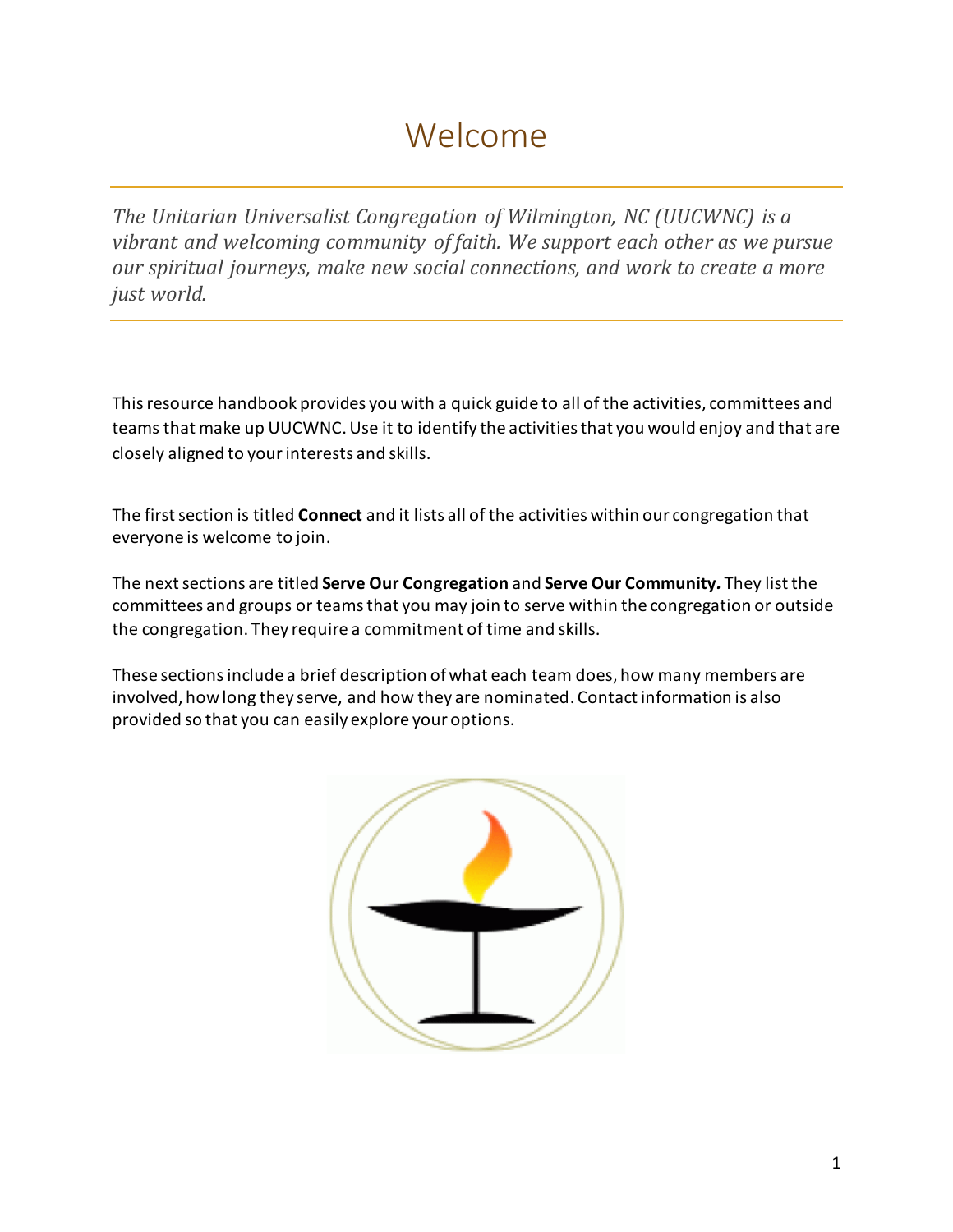## **Connect**

*Everyone is welcome to join in these congregational activities. Participation is a simple way to meet and socialize with other members!*

**Worship Services** are held every Sunday at 9:30 a.m. and 11:00 a.m. in the Sanctuary.

**Sunday Hospitality Coffee Hour** provides a time for members, friends, and visitors to engage with one another on a personal level while enjoying refreshments after each Sunday service. Coffee hour is held every Sunday after each service in Dobkin. Hall.

**Sunday School** provides an exciting program for children and youth. A library available through the UUA (Unitarian Universalist Association) provides the source material for classes. Our Whole Lives (OWL) is an award-winning sex education and coming-of-age program for older teens, providing a special teaching opportunity.

**Childcare** services are available at each service so parents may attend worship service.

**Quest** invites you to join a collective journey of the mind and spirit, honoring the Latin word *Quaere* which means to search, to seek, and to question. It provides a great opportunity to express your thoughts, feelings and questions about a range of topics while getting to know other participants on a deeper level. The group discussion format welcomes participation. Upcoming topics are announced via email. We meet Sundays 9:30-10:30 A.M. in Dobkin hall.

**Connections/Small Group Ministry** recognizes that spiritual practice is enhanced by intentional relationships. Groups of 10-12 members meet monthly for meaningful discussions about various topics such as '*generosity,*' '*fear,'* and *'soul.*' Membership in these popular groups is closed after the initial enrollment period; confidentiality is a promise upheld. Look for announcements or check with Rev. Cheryl or Leslie O'Connor, Director of Faith Formation.

**Monthly Open House Gatherings** are hosted in the homes of members and friends. They start at 4:00 p.m. and end at 7:00 p.m. These gatherings provide opportunities for newcomers and members to meet and get to know each other in a relaxed party-like atmosphere while enjoying food and conversation. Those attending bring a dish or beverage to share. The Open House occurs on the third Sunday of each month and location information is distributed at Sunday services several weeks in advance and a notice is available online at our website UUCWNC.org.

**Soup Sundays**, are held in Dobkin Hall on the second Sunday of each month from October to March. These, are casual lunch gatherings featuring delicious soups and desserts made by members of the Congregation. (Soup and dessert donations are always appreciated.)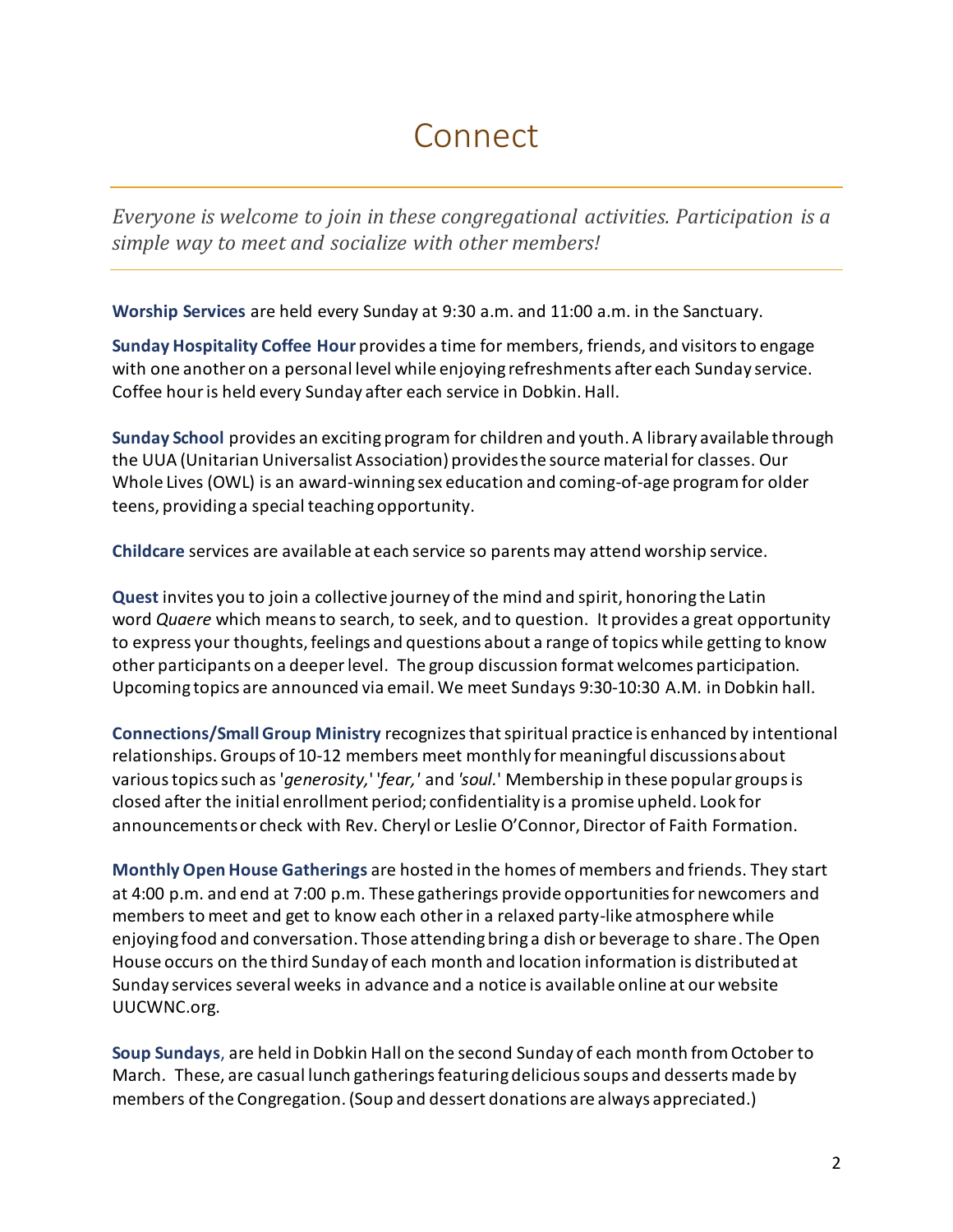**ROMEOS** (Retired Older Men Eating Out) gathers for a casual lunch and conversation on the second and fourth Tuesdays of each month at 12:30 p.m. You don't have to be a man to attend. The ROMEOs have no agenda and no predefined topic of discussion. We talk about the current state of things and "solve" a few world problems over lunch. For restaurant and meeting information email romeos@uucwnc[.org](mailto:romeos@uucwnc.org)

**JUULIET** (Just Unitarian Universalist Ladies Interested in Eating Together) gathers for lunch, to build and support women's friendships and to provide an easy to access and always-available social network for women new to the Congregation. The JUULIETs meet on the last Friday of the month with some adjustments around holidays. We meet for other activities on various dates as scheduled. For more information email [juuliets@uucwnc.org](mailto:juuliets@uucwnc.org)

**Mah Jongg** meets Friday afternoons at 1:00 p.m. in Dobkin Hall. The Mah Jongg group brings together people who enjoy the game and would like an organized group to play with on a regular basis. This is a friendly game; no money is exchanged. An email is sent out each week and it is important that members respond, as three players are needed to play. Players need an updated Mah Jongg card. For more information email [mahjongg@uucwnc.org](mailto:mahjongg@uucwnc.org)

**Chalice Quilters** provide lap size quilts to congregants in need. They meet on the second Tuesday of every month from 1:00 p.m. to 3:00 p.m. While this is a service project for our church, the meetings are a lot of fun. People of all levels of sewing and quilting experience, including beginners, are welcome. For more information email [quilters@uucwnc.org](mailto:quilters@uucwnc.org)

**The Poetry Group** provides a space and time for those interested in poetry to share and discuss poems they enjoy. The Poetry Group meets on the third Monday of the month, usually 2:00 3:30 p.m., meeting times may vary. For more information email [poetry@uucwnc.org](mailto:poetry@uucwnc.org)

**The Book Discussion Group** provides participants an opportunity to gather once a month and join in a conversation about a common read. Participants rotate the position of discussion leader. The group meets on the third Monday of each month at 7:00 p.m. and meetings last about 90 minutes. For more information email **[bookgroup@uucwnc.org](mailto:bookgroup@uucwnc.org)** 

**The Full Moon** women's group meets once a month on the Tuesday nearest the full moon. We welcome women of all ages. The group celebrates the cycles of our lives by observing and learning about Goddesses from many cultures, and honors the feminine divine in each of us. Meetings are held in member's homes which promotes close personal relationships between members. For more information email [fullmoon@uucwnc.org](mailto:fullmon@uucwnc.org)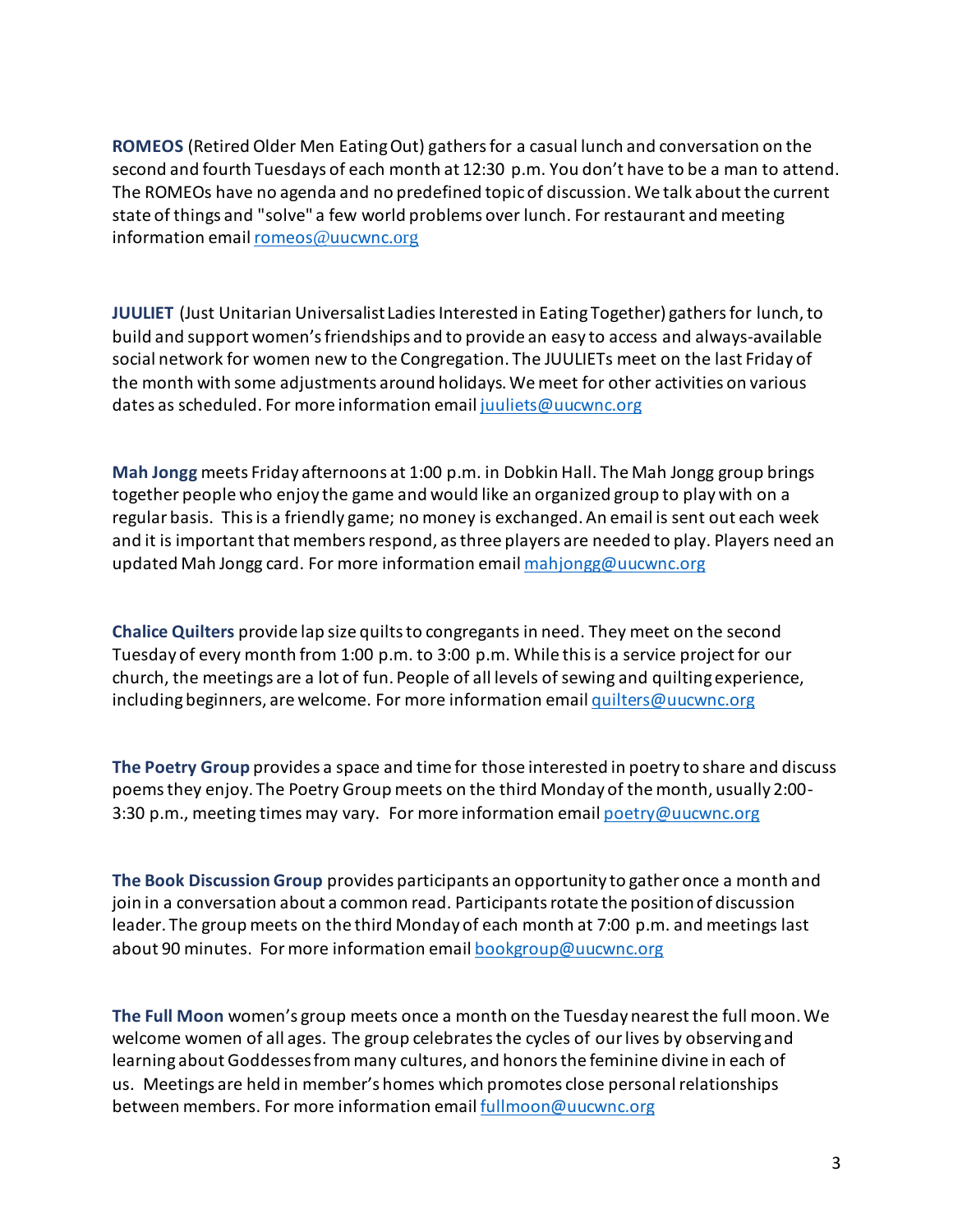## Serve Our Congregation

*The following committees and teams invest their talents and time to enhance events and services for our congregation. Everyone is encouraged to join a team that matches up with their skills and interests!*

#### Worship

**The Worship Team** provides weekly support to the Minister and Lay Service Leader(s), including setting up the Sanctuary and enlisting Offertory Ushers and Chalice Lighters.

On Sundays when the Minister is away, the Team provides quality Lay-led worship services which seek to affirm and promote our Unitarian Universalist values and offer inspiration, edification, and solace to all who attend. We welcome all who wish to join the Worship Team!

Meeting Times: Second Wednesday of each month, at 6:00 p.m.

Time Commitment: Meetings last approximately an hour. Worship Team members who lead services prepare homilies and/or sermons which may take a number of hours to research and write.

For more information email [worship@uucwnc.org](mailto:worship@uucwnc.org)

**Worship Associates** assist with Sunday services by providing components of the service such as the welcome, chalice lighting words, responsive reading, and offertory words. Worship Associates may be asked to provide other parts of the service as requested by the worship leader.

Meeting Times: No meetings, but specific directions are provided by the worship leader the week prior to the service.

Time Commitment: Varies depending on the duties taken on.

For more information email Rev. Cheryl a[t revcheryl@uucwnc.org](mailto:revcheryl@uucwnc.org)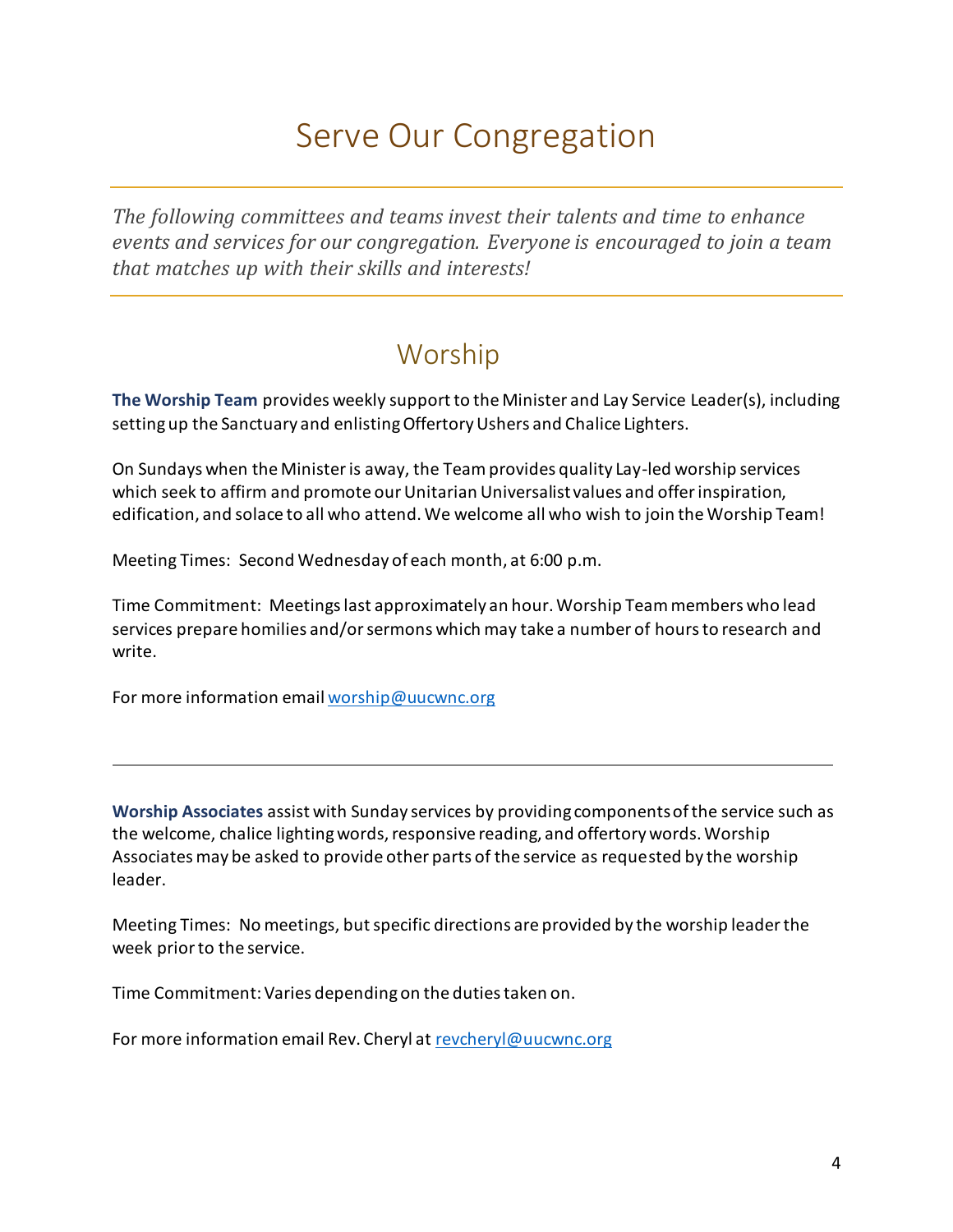**Welcome Table Team Members** are available before and after each Sunday service to welcome new visitors. Worship table members assist visitors and friends in filling out a brief form and name tag, invite them to coffee hour after the service, and offers visitors information concerning UUCWNC, and Unitarian Universalism. The team also counts and records the number of worshipers in each service.

Meeting Times: No scheduled meetings, but training is provided.

Time Commitment: Welcome Table Team Members arrive 15 minutes before service and stay at the desk after service until visitors leave or attend coffee hour.

For more information email [membership@uucwnc.org](mailto:membership@uucwnc.org)

**Greeters** provide a welcoming face to each individual who enters the Sanctuary for Sunday service (s). There is no special training. Greeters arrive 15 minutes before each Sunday service, welcome each person entering the Sanctuary, and provide an Order of Service. Greeting members, friends, and visitors on Sunday morning is a great way to get to know people and for people to get to know you.

Meeting Times**:** No scheduled meetings.

Time Commitment: Greeters arrive 15 minutes before each Sunday service and stay at the door to the sanctuary until service begins.

For more information email [greeter@uucwnc.org](mailto:greeter@uucwnc.org)

**Counters** work in a team of two. They are responsible for counting the Sunday collection, and preparing an office collection report.

Meeting Times: No scheduled meetings.

Time Commitment: There are four teams of counters; each team counts one Sunday per month and it takes about an hour.

For more information email [counters@uucwnc.org](mailto:counters@uucwnc.org)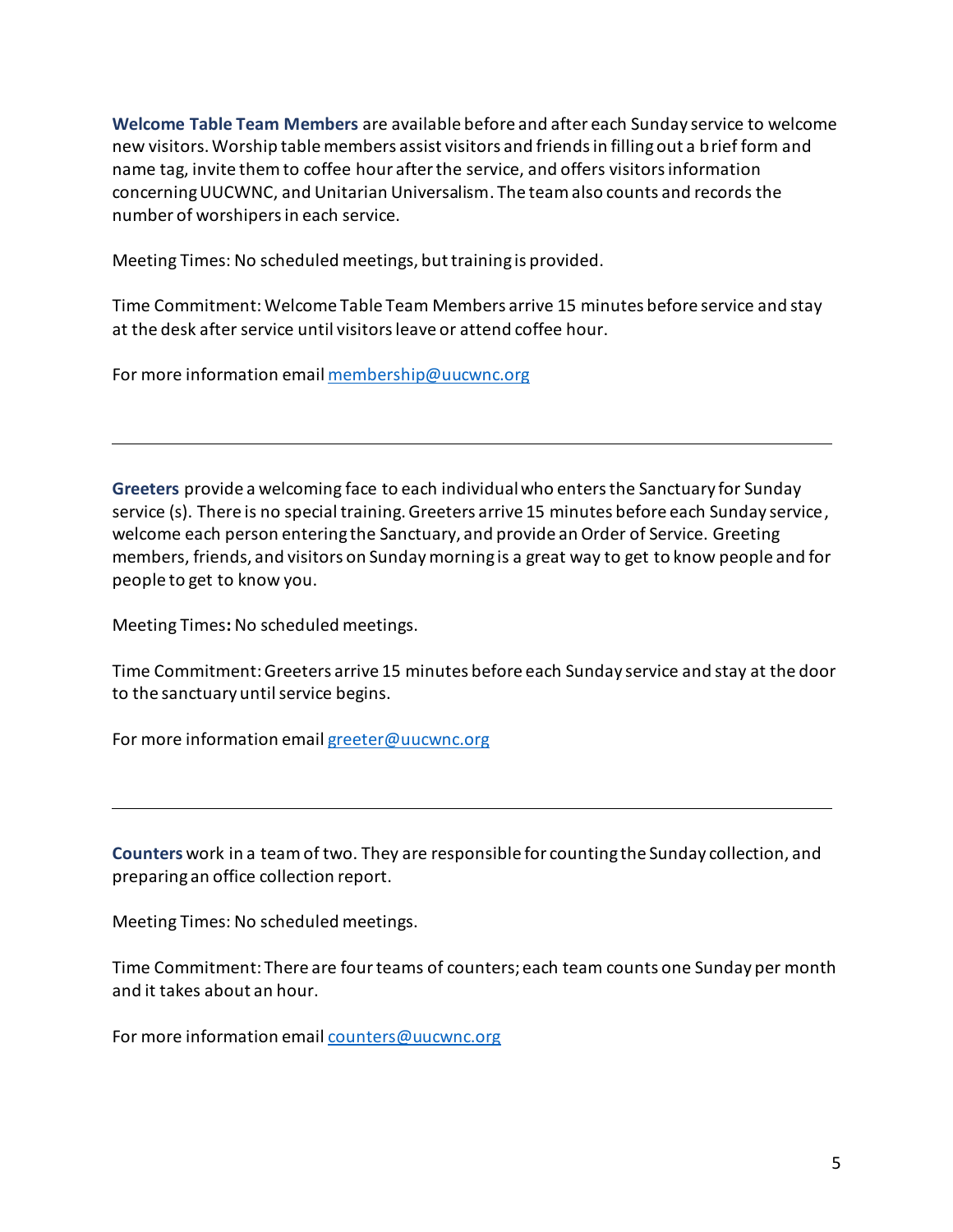**The UUCWNC Choir** sings one Sunday a month, during both services, from September thru June. All are welcome to join, and you do not need to know how to read music. Practice recordings are distributed each month for those who like the extra help of hearing their voice part highlighted.

Meeting Times: Weekly rehearsals are on Wednesdays 6:45-8:15 p.m. in the Sanctuary, from the first week in September through mid-June.

Time commitment: Consistent attendance at rehearsals and performances throughout the church year is ideal. If needed, it is possible to drop out for a month and jump back in when you are able to rehearse the music for the next Choir Sunday.

For more information emai[l choir@uucwnc.org](mailto:choir@uucwnc.org)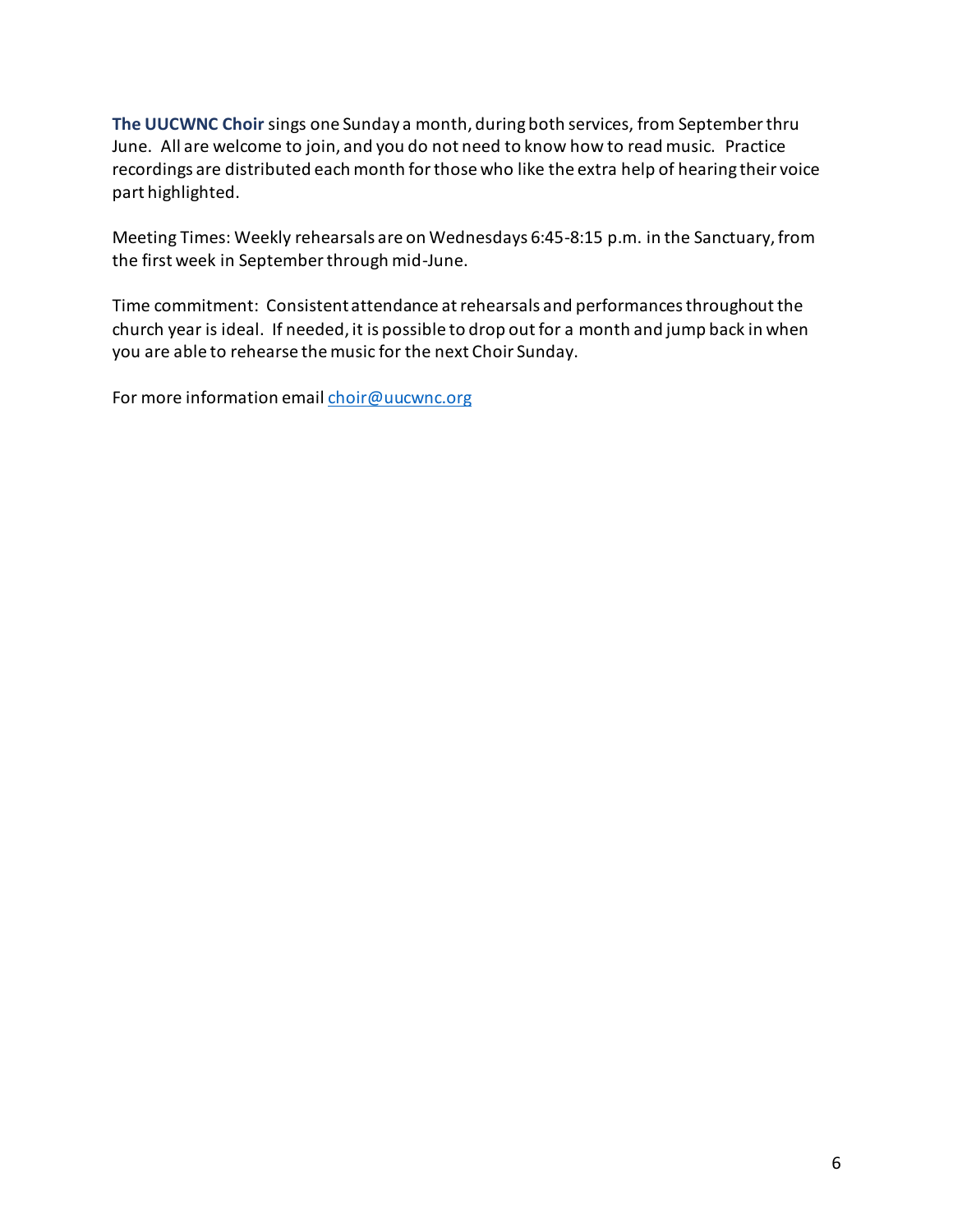#### Governance

**The Board of Trustees (BOT)** creates and promotes policy and vision to ensure that resources of the Congregation are effectively and efficiently directed toward achieving the Mission of UUCWNC. The Board provides the framework and structure under which the teams and committees operate and interact with each other, UUCWNC staff, and the congregation. Board members are nominated by the Nominating Committee and voted on by the congregation at the annual meeting.

The President, Vice-President and Secretary of the Board are selected by vote of the Board members. Those three, plus the Minister constitute the Executive Board; this group meets by telephone/video conference one week prior to Board meetings to plan and set the agenda. The nine Board members each serve a three-year term; three members rotate off each year and are replaced by three newly elected members.

Meeting Times: At the first meeting of each church year the Board chooses its monthly meeting dates and time. For the past year the Board has met on the third Tuesday of each month, most recently from 5:15-7:15 p.m.

Time Commitment: In addition to monthly Board meetings, each Trustee commits to serving as Worship Associate once a year, and to writing an article to be published in the Beacon. Every year, as a group, the Board leads one Sunday service, conducts the annual Congregational Meeting, and holds two Congregational discussions at which it welcomes questions and feedback.

For more information email [Board@UUCWNC.org](mailto:Board@UUCWNC.org)

**The Search Committee** is appointed by the Board of Trustees when required to conduct a search for a new minister.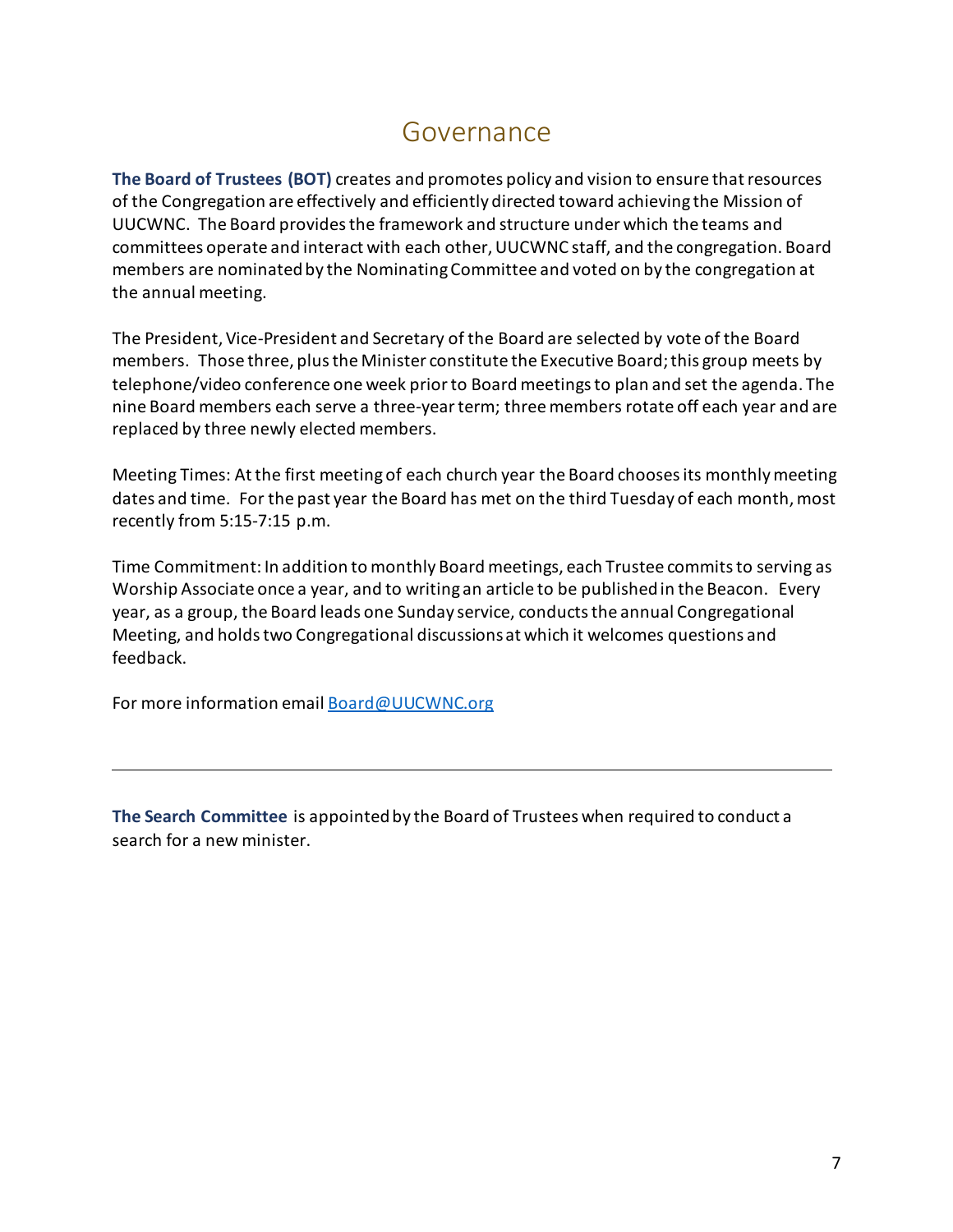**The Finance Committee** is a permanently established committee, appointed by the Board of Trustees, which advises the Board of Trustees on the financial affairs of the Congregation.

- The Committee and the minister develop the annual budget and propose it to the Board.
- The Committee recommends the scheduling and extent of independent financial reviews of the Congregation's finances.
- As directed by the Board, the Committee assesses the financial impact of the Congregation's policies, practices, and activities, manages the Endowment Fund, monitors the Congregation's investments, and undertakes other projects as requested.

Meeting Times: Quarterly, or as needed.

Time Commitment: Members serve a term of three years.

For more information emai[l treasurer@uucwnc.org](mailto:treasurer@uucwnc.org)

**The Nominating Committee (NomCom)** identifies a slate of candidates to serve on the Board of Trustees, as Treasurer, and on the Nominating Committee. The Nominating Committee functions independently of the Board of Trustees

Meeting Times: Once a month starting in January; 2-3 times per month closer to June as needed to prepare for the June Congregational Meeting.

Time Commitment**:** 0-2 hours a week in committee meetings plus talking with members about serving.

For more information emai[l NomCom@uucwnc.org](mailto:NomCom@uucwnc.org)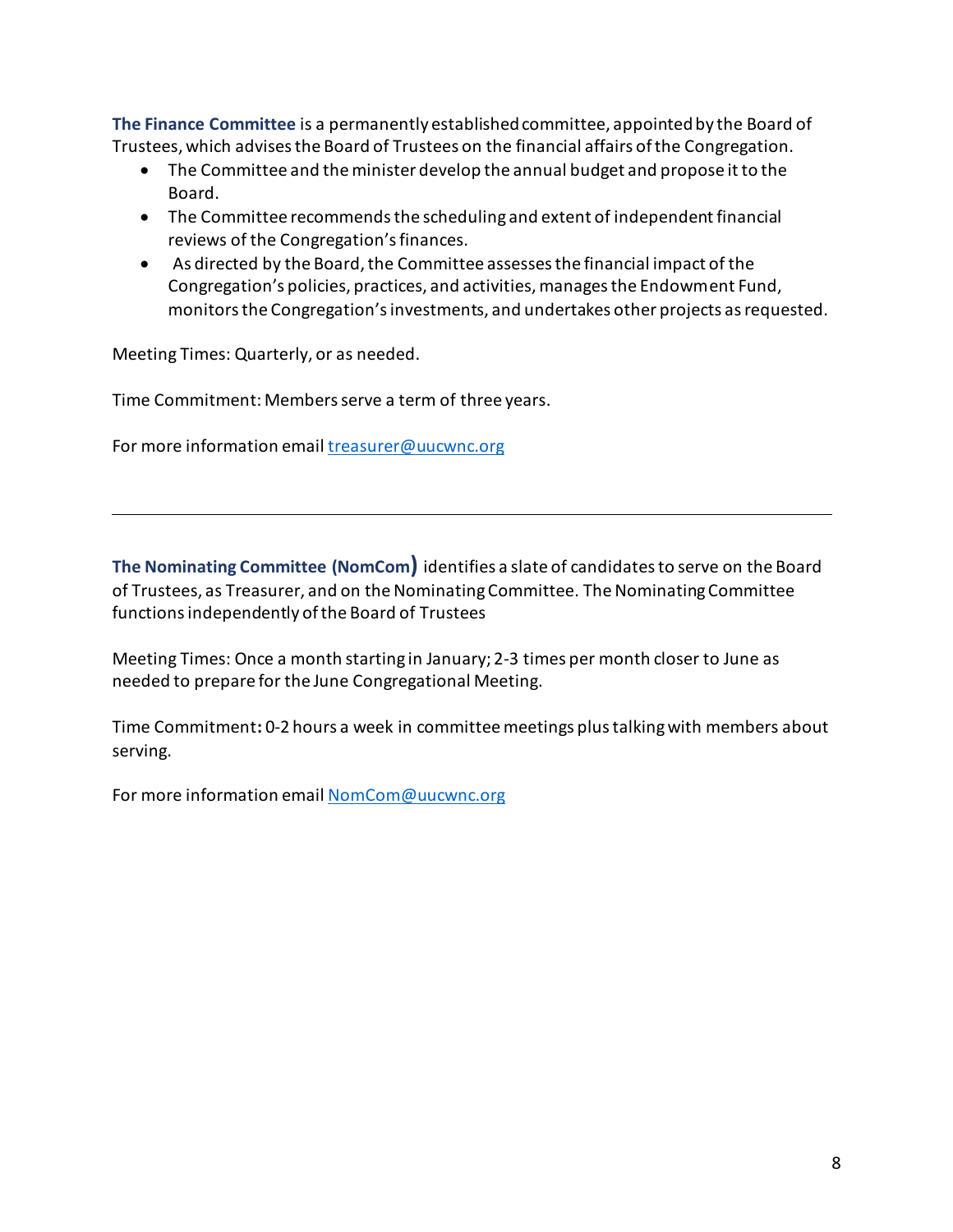**The Committee for Ministry (CFM)** ensures the congregation is living its mission. The ministry of UUCWNC is a shared responsibility among several leadership stakeholders and our congregation is most healthy when all these stakeholders understand, fulfill and are accountable for their contribution to the mission. The CFM evaluates and provides feedback to each stakeholder of the shared ministry. The CFM is comprised of six members appointed by the BOTs serving rolling three-year terms.

Meeting Times: Set by the committee as needed.

Time Commitment: 3-year term

For more information email [CFM@uucwnc.org](mailto:CFM@uucwnc.org)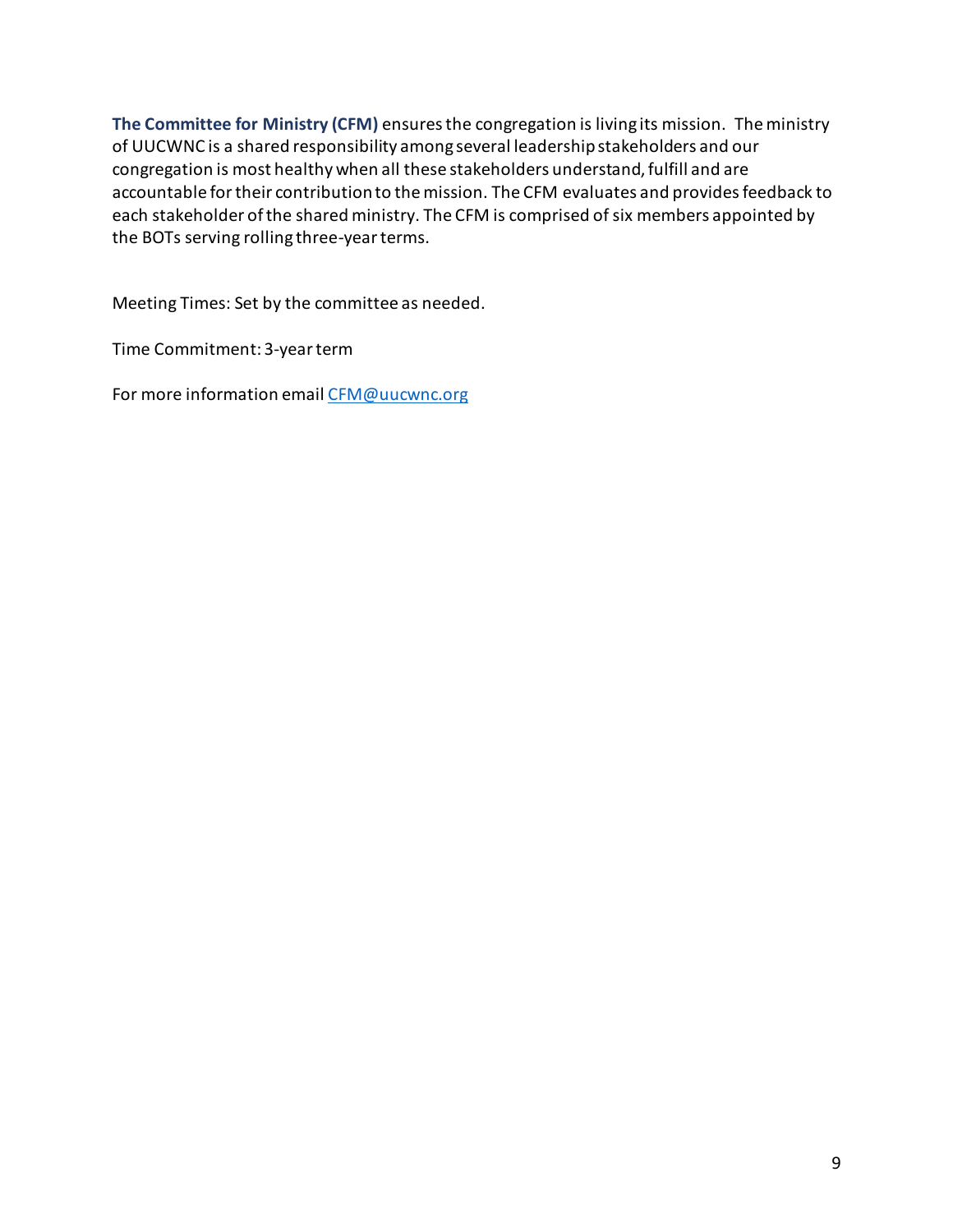### Teaching

**The Sunday School Team:** The Sunday School classes rely on volunteers to teach our children and teens. No Experience Necessary! Share some spiritual nourishment with children and learn something too! In addition, we welcome volunteers to provide Nursery coverage when needed.

Meeting Times: No scheduled meetings

Time Commitment: Approximately three Sundays each month during the school year.

For more information email Leslie O'Connor, Director of Faith Formation at **leslie@uucwnc.org** 

**Quest Presenters** facilitate and lead a discussion on a topic of their own interest or expertise. The week before, presenters submit a summary of the upcoming Quest topic and often provide links to additional information for participants to review ahead of time.

Meeting Times: Sundays 9:30-10:30 a.m.

Time Commitment:One hour the day of your presentation plus preparation time.

For more information emai[l quest@uucwnc.org](mailto:quest@uucwnc.org)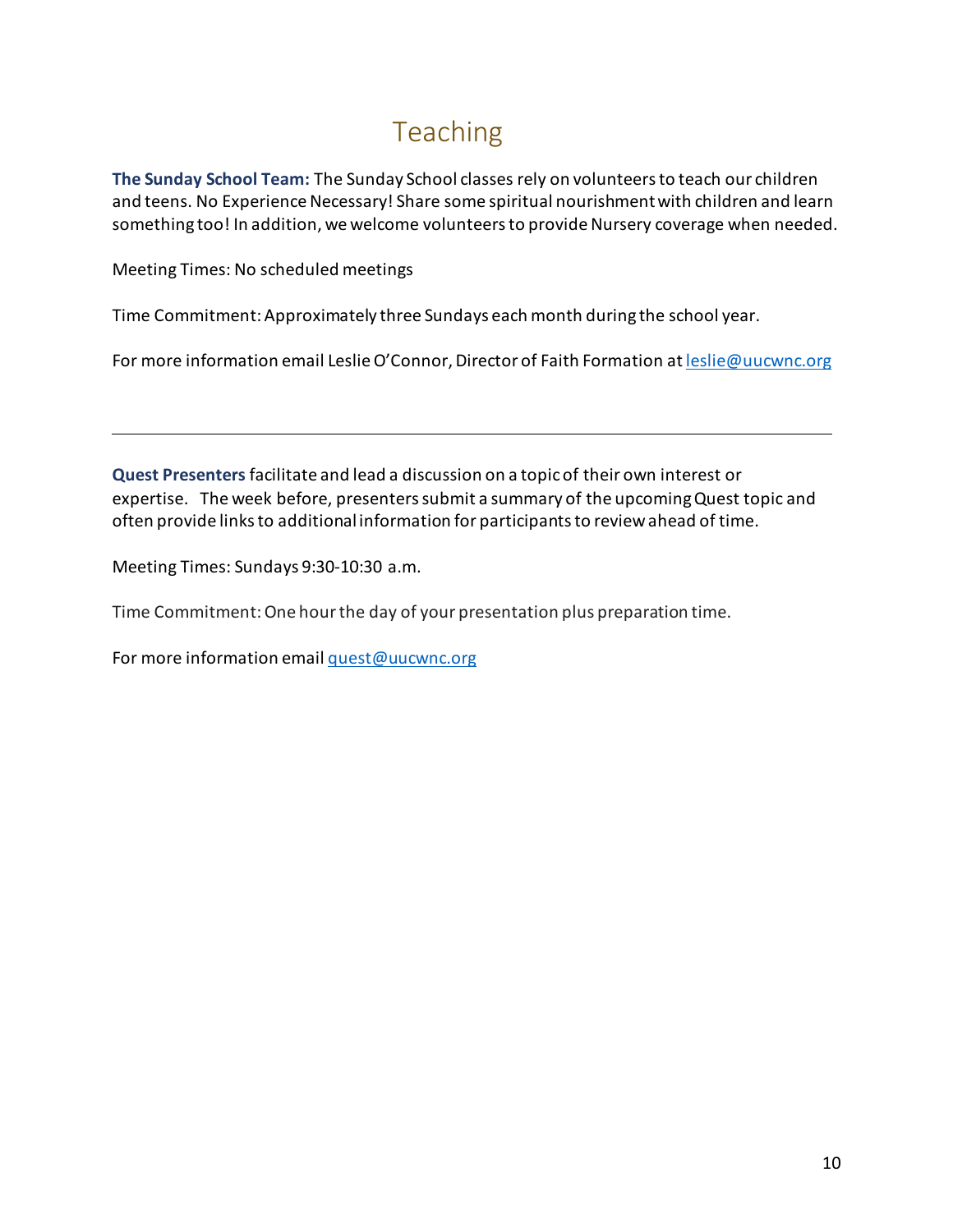#### **Operations**

**The Program Council (PC)** consists of leaders from nine of our committees and teams, each of which develop programs for the congregation. The PC is chaired by the Vice President of the Board of Trustees and fosters coordination and communication amongst the groups as their activities, themes, content, and timing may overlap or intersect.

Meeting Times: Meetings are approximately one hour via zoom in the evening. Smaller work sessions may be added as needed.

Time Commitment: Two meetings in the fall and one in the spring

For more information email **[Programcouncil@uucwnc.org](mailto:Programcouncil@uucwnc.org)** 

**The Membership & Engagement Team (MET)** facilitates involvement of members, friends, and visitors in the life of the Congregation, fostering a sense of belonging and meaningful connections with each other and the UUCWNC community.

Meeting Times: The second Tuesday of each month from 1:00-2:30 p.m.

Time Commitment**:** In addition to onemonthly meeting, we break into smaller groups to take on projects that require additional meetings and time. Between meetings we stay in contact by email.

For more information email [MET@uucwnc.org](mailto:MET@uucwnc.org)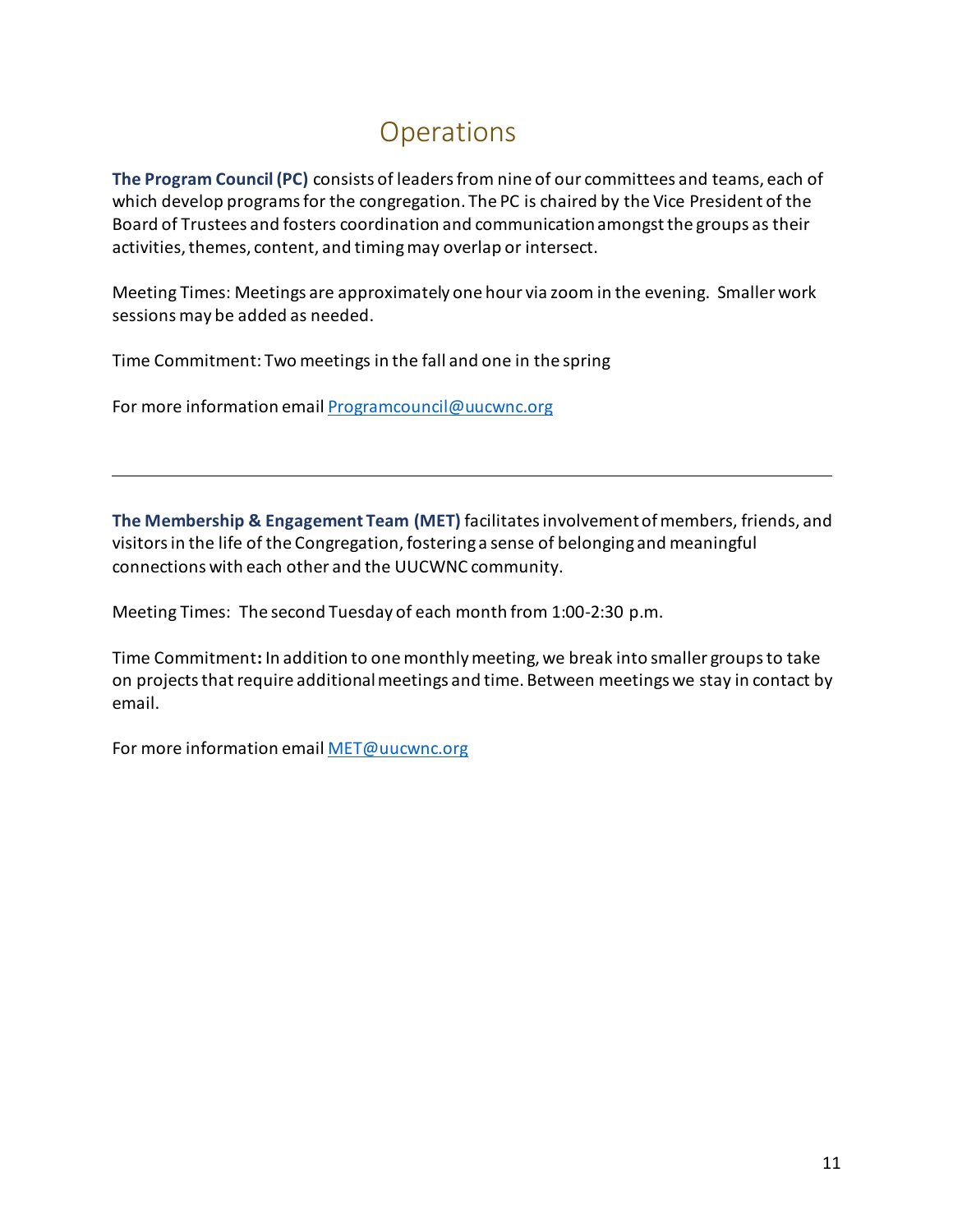**The Operational Wellness and Support Team (OWS)** works to ensure the Congregation is healthy and thriving by fostering empowerment, responsibility, and connection, through a focus on operational needs. The Team identifies the operational needs of the Congregation, assesses how well those needs are being met, identifies areas in need of improvement, and develops plans for making positive change.

Meeting Times: Once or twice a month, on a Tuesday or Thursday at 5:00 p.m. for one to two hours.

Time Commitment: Members serve for two years.

For more information email [OWS@uucwnc.org](mailto:OWS@uucwnc.org)

**The Generous Life Team (GLT)** works to promote the growth of a vibrant culture of generosity that celebrates the giving spirit in all of us, which is what supports our Congregation's present and future needs. We explore the many ways we can live generously. The GLT works toward that goal by communicating with congregants about the value and importance of generosity, and by managing UUCWNC's annual pledge drive.

Meeting Times: Weekly or biweekly in the six months leading up to and following pledge drives.

Time Commitment: Members are asked to serve a two-year term.

For more information emai[l GLT@uucwnc.org](mailto:GLT@uucwnc.org)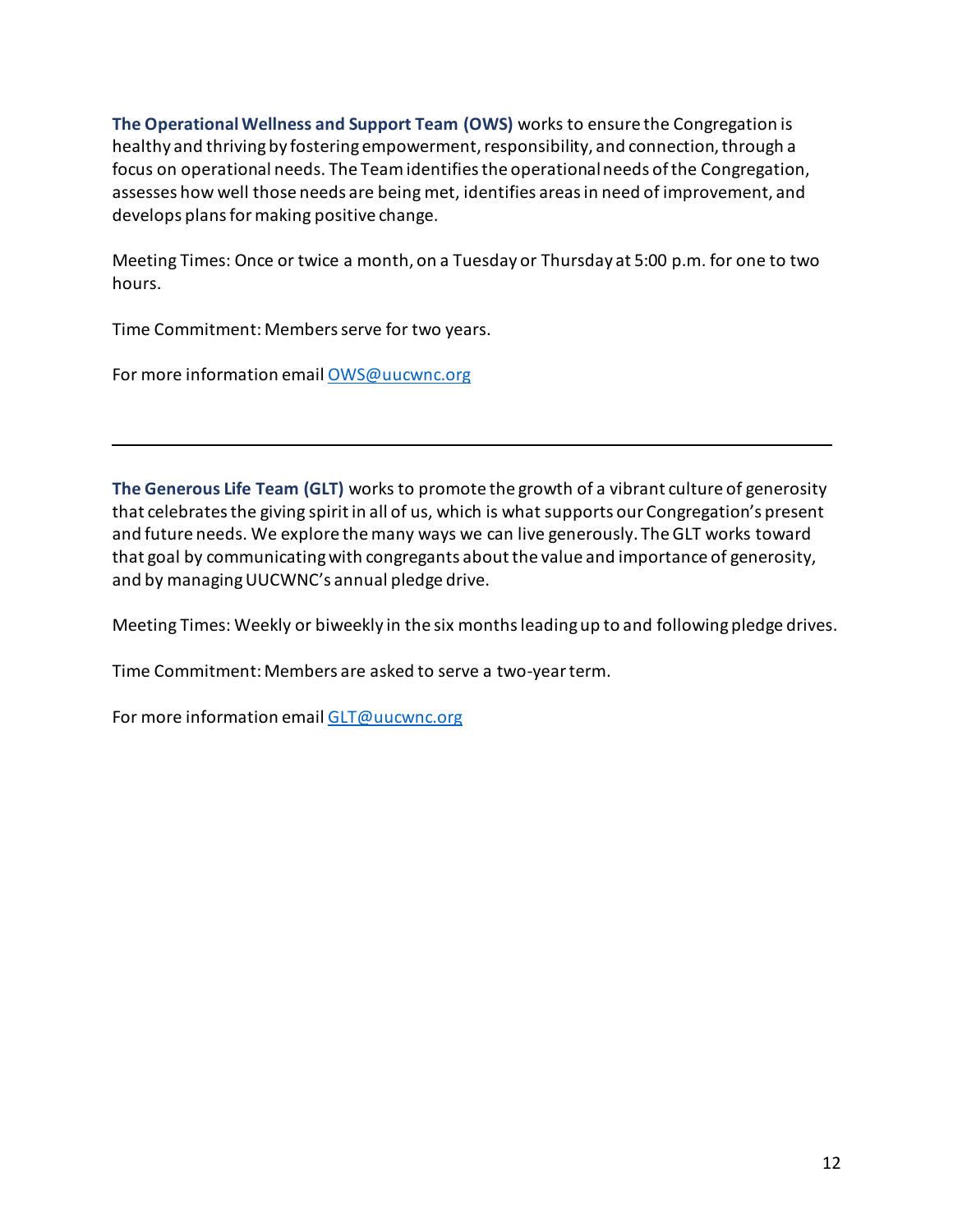**The Caring Committee** provides short-term support and assistance to UUCWNC members and friends who are experiencing illness, injury, or crisis. We provide meals and transportation to doctor's visits, church, and other appointments. We visit those in the hospital, rehabilitation facilities, and hospice, and sometimes do shopping for those recovering at home. We host a reception following Memorial/Celebration of Life Services. Personal information is always held in the strictest confidence.

Meeting Times**:** Second Thursday of each month. We conduct most of our activities through email, phone and text**.**

Time Commitment**:** Each member serves as chair for a month and spends about 3-5 hours coordinating and delegating activities and tasks to members of the team or other volunteers. The chair also prepares a brief notice for that month's Beacon.

For more information email [caring@uucwnc.org](mailto:caring@uucwnc.org)

**Open House Team** signs up hosts from among UUCWNC members and friends, publicizes these monthly events, and helps the hosts with whatever they need before, during and after the gatherings.

Meeting Times**:** We attend the monthly open houses on the third Sunday of each month from 4:00-7:00 p.m., dividing the events into early and late shifts.

Time Commitment: In addition to attending open house events, the Open House Team meets in person about once a year. We correspond during the month by email to coordinate events. Publicity and other responsibilities are divided between team members and generally take no more than an hour a month for each member.

For more information emai[l openhouse@uucwnc.org](mailto:openhouse@uucwnc.org)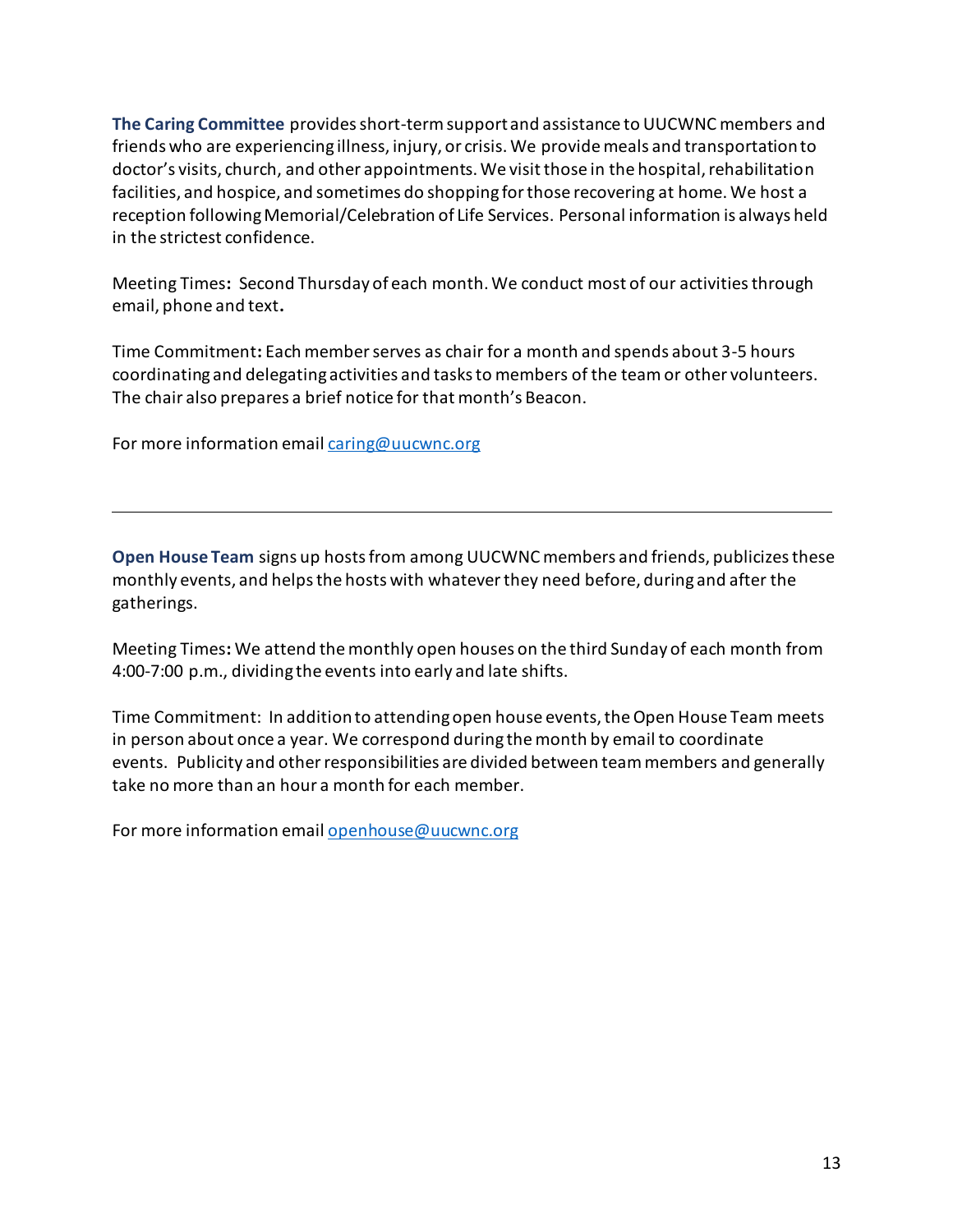**Sunday Hospitality Hosts** provide a time for members, friends and visitors to engage with one another on a personal level while enjoying a cup of coffee or tea and snacks after Sunday morning service(s). This is a great way to provide a needed service and to get to know your teammates and other members of the Congregation.

Meeting Times: Approximately two hours the Sunday that you are hosting.

Time Commitment: One Sunday every three months (just four times a year!) You'll be assigned to a team with a captain who sends reminders, provides directions, answers questions, and does "how to" demonstrations, if needed.

For more information emai[l hospitality@uucwnc.org](mailto:hospitality@uucwnc.org)

**The Soup Sunday Committee** provides a communal noontime lunch the second Sunday of the month, from October through March. Donations of soups and desserts from members and friends are always appreciated.

Meeting Times: Set up begins at 9:00 a.m., clean-up is usually completed by 1:00 p.m. We often work in two-hour shifts which allows us to attend a service. Soup and dessert donors are asked to drop off their donation at 9:00 a.m.

Time Commitment**:** Approximately two hours a month during our six-month soup season.

For more information email soup@uucwnc.org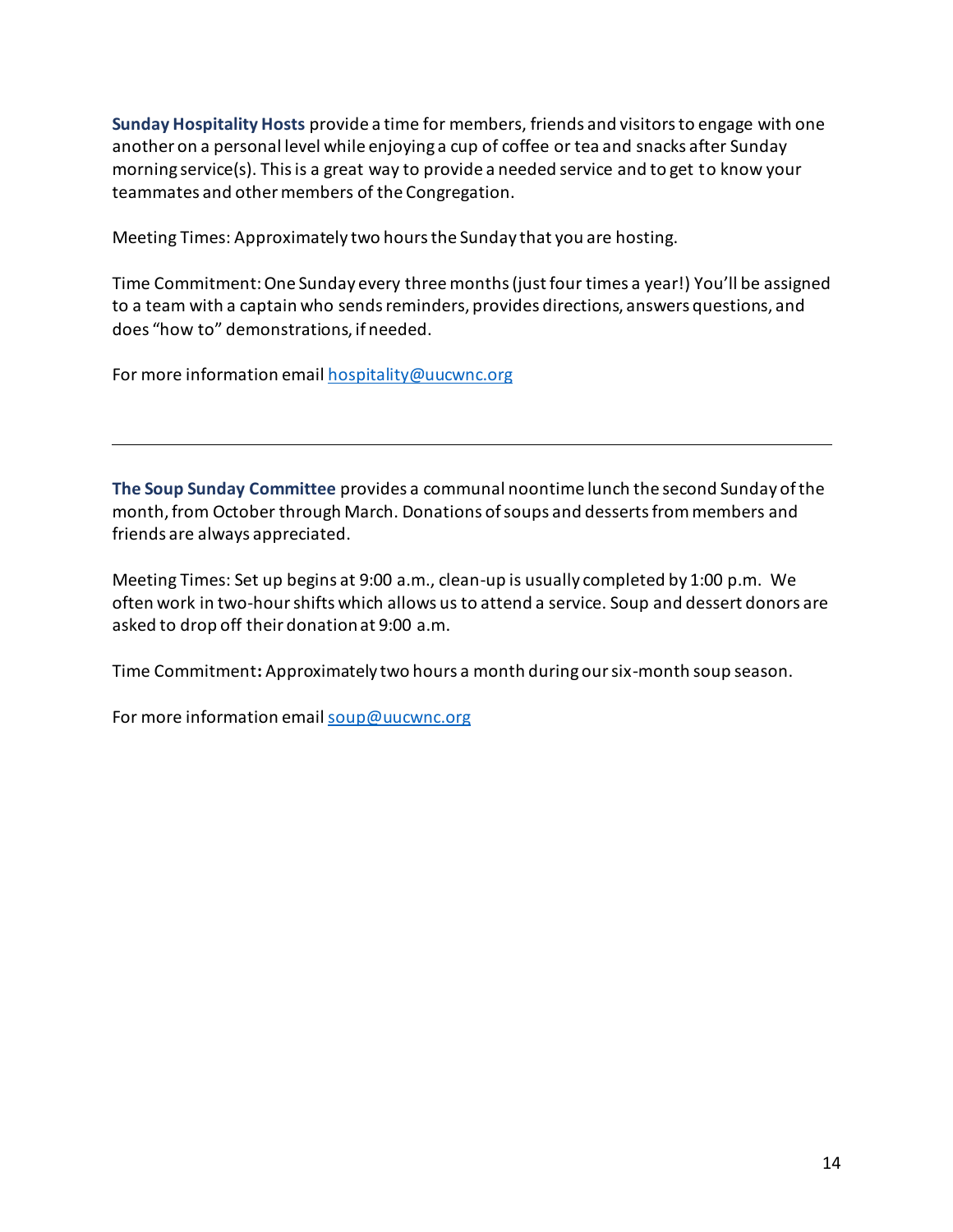## Serve Our Community

*The following committees and teams invest their skills and time to put our UU values to work in our community. Everyone is welcome to join these efforts!*

**The Social Justice Ministry (SJM)** works to further our Congregation's commitment to justice, often collaborating with community partners such as the NAACP, You Can Vote, the Cash Bail Coalition, and the LGBTQ Center of the Cape Fear Coast among others. We offer congregants opportunities to live our UU principles, furthering the cause of justice in our world through education, service, witness, advocacy, and activism, often participating in local and state-wide marches, rallies, and meetings. Members often act as liaisons with our community partners, communicating those organization's activities to our group and the wider Congregation.

Meeting Times: One monthly meeting from 6:30 p.m. – 8:00 p.m., regular attendance is encouraged.

Time Commitment: One 90-minute meeting per month plus projects and events.

For more information email [SJM@uucwnc.org](mailto:SJM@uucwnc.org)

**Share the Plate (STP)** Each Sunday's offering is shared with a worthwhile community-based organizationwhich shares our UU values. The STP Team encourages congregants to nominate organizations to receive the Congregation's offering, reviews those nominations, and summarizes information about the selected group for the Order of Service and Weekly Digest.

Meeting Times: Mainly by email and phone on an as needed basis.

Time Commitment: Commitment of at least one year is preferred. Team members take turns writing up the biweekly STP nominations for the Order of Service. Other tasks are divided among team members, so the time commitment varies.

For more information email **[STP@uucwnc.org](mailto:STP@uucwnc.org)**